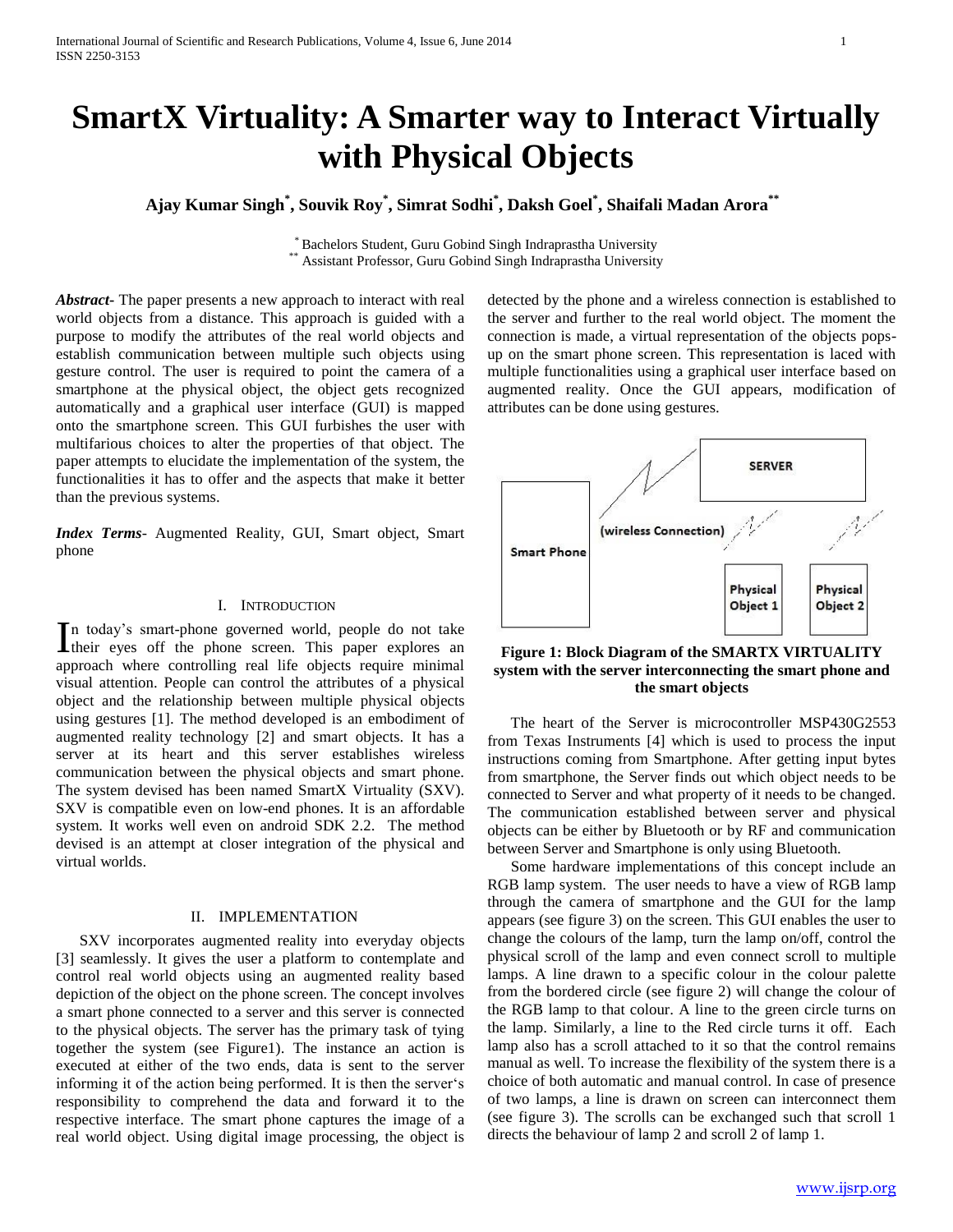

**Figure 2: Sketch to illustrate RGB lamp system seen through the smartphone screen**

 Another implementation of this system involves controlling the ceiling fans, tube lights and several electrical devices in a room. One needs to see the switchboard through the camera of smartphone. The switchboard is recognized by the Smartphone and the corresponding virtual buttons pop on the screen. By using gestures, drawing lines on the screen, the user can regulate the appliances in a room. The switches can be turned on/off from a distance with a simple swipe on the screen. Even the operational functionality of the switch board can be turned off such that if the user manually tries to operate the switches no appliance is affected. User can even swap the functionalities of the buttons such that the button which was earlier used to operate ceiling fan is now controlling tube light and vise versa.



**Figure 3:** Interaction of two RGB Lamps

### III. ENHANCED FEATURES

 The system developed uses Texas Instruments MSP430G2553 ultra low power microcontroller as its server. This ensures that the server caters to more than one type of object at the same time. SXV has a wide ranging operability. From Android SDK version 2.2 to above, it works on all versions. There is no requirement of high-end, costly smart phones for the system to function. This makes the system affordable and accessible to all. The concept uses digital image processing to detect as well as connect to the real world object. There is no obfuscation regarding selecting of objects. Selection is purely automatic and based on digital image processing. And once the object is detected all possible alterable attributes are displayed on the screen. The properties are modified not by clicking but by gestures so the user can afford to be minimally visually attentive.

#### IV. RELATED WORK

 Augmented Reality technology provides for a digitally enhanced view of the real world [5]. Augmented Reality products furnished by the likes of Layar [5], Wikitude [6] and Junaio [7] enable the user to work on smart phones, tablets and wearable electronics. Enhancement in the domain of Digital Image processing and processing capacity of mobile phones [8] has made possible the current progress in this sphere. The project on I/O bulbs [13] investigates the existing connection between physical objects to directly map digital information onto them. Internet-0[13] is another technology developed to address the issue of connecting inexpensive and small device. The Reality Editor [12] is a system developed by the Fluid Interfaces Group that allows reprogramming of the real-world object's behavior by associating the object with a virtual object using a visually interactive GUI. The Smart-Its technology [11] is another such concept which delivers an embedded computing and communication platform to augment everyday objects. It is proved that a much better interface is provided when a real-time image interacts intuitively through the screen using augmented reality [9]. Augmented interfaces are employed to regulate smart objects in a home-use scenario [10]. These ideas have been incorporated and further developed in the SXV system. The SXV approach requires minimum space in the phone memory and minimal consumption of energy. Also, most commercial applications utilize internet to network smart objects while SXV explores the use of Bluetooth or RF so that the application functions on low-end smart phones as well.

#### V. CONCLUSION

 SmartX Virtuality gives a simple means to interact with physical objects. More objects, whose attributes are modifiable, can be accommodated on the server and controlled. It fuses the real and virtual worlds together.

#### **REFERENCES**

- [1] M. Bhuiyan and R. Picking, "A Gesture Controlled User Interface for Inclusive Design and Evaluative Study of Its Usability," Journal of Software Engineering and Applications, Vol. 4 No. 9, 2011, pp. 513-521.
- [2] Wendy E. Mackay, Augmented reality: linking real and virtual worlds: a new paradigm for interacting with computers, AVI '98 Proceedings of the working conference on Advanced visual interfaces, Pages 13 – 21, ACM New York, NY, USA ©1998
- [3] Heun, Valentin, Shunichi Kasahara, and Pattie Maes. "Smarter objects: using AR technology to program physical objects and their interactions."